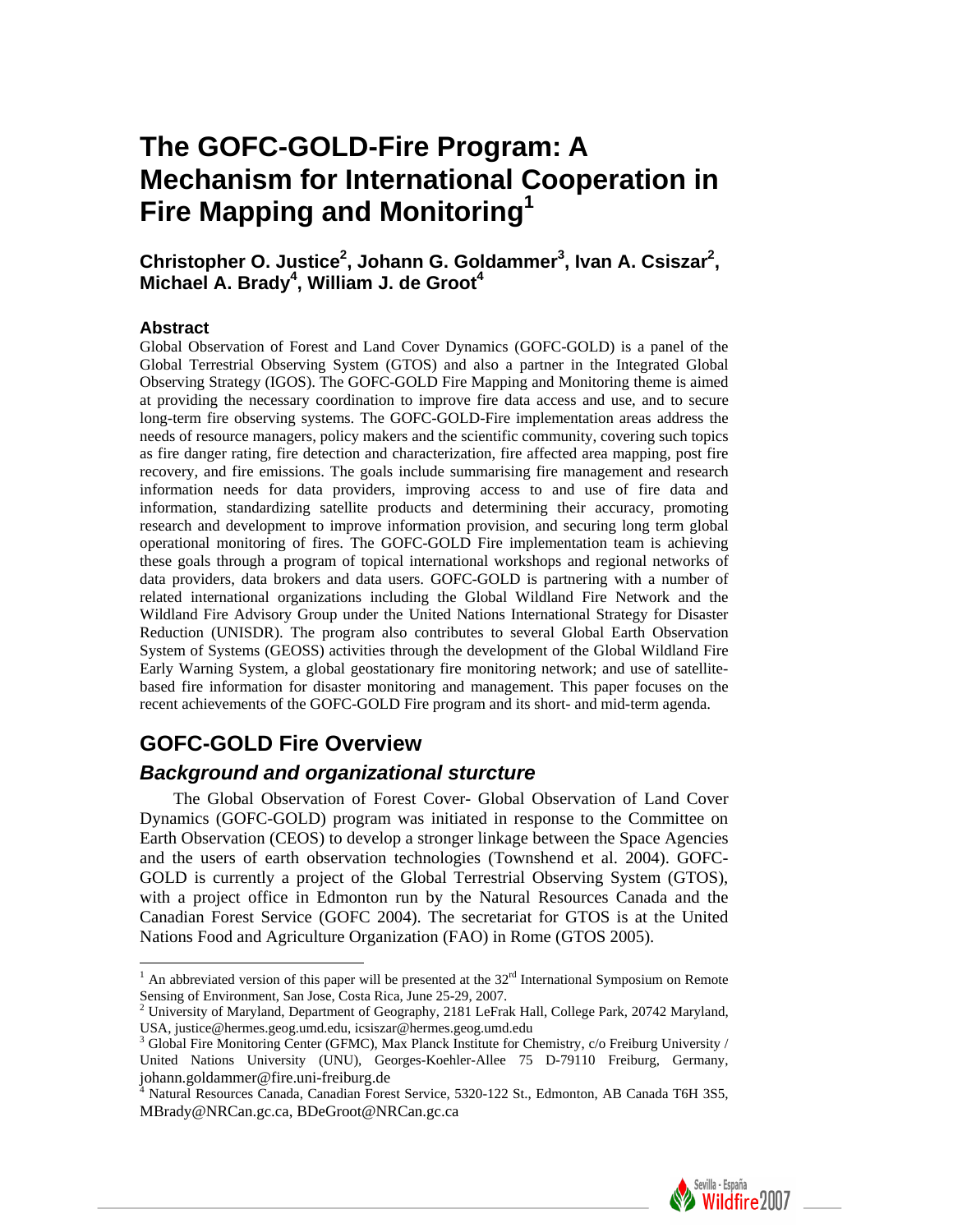The fire component of GOFC-GOLD was initiated in 1998 at a kick-off meeting at the Joint Research Center, Ispra (Ahern et al. 2001). To help coordinate and guide its fire program, GOFC-GOLD established a secretariat and a fire implementation team consisting of data providers and data users (GOFC FIRE 2007). The aims of this team are to refine and articulate the international requirements for fire related observations, to increase access to and make the best possible use of existing and future observing systems for fire management, policy decision-making and global change research and ensure the provision of long-term, systematic satellite observations necessary for the production of the full suite of recommended fire products (Justice et al. 2003). Following the lead of the Land Cover component of GOFC-GOLD, the implementation team fostered the development of regional networks of data providers and users to capture regional specific information needs and priorities. Regional Fire Networks have been established in Southern Africa, Northern Eurasia, Southeast Asia, Australia and Latin America; a new network in South Asia is under development.

#### *Objectives*

#### **Increase user awareness by providing an improved understanding of the utility of satellite fire products for resource management and policy within the United Nations and at regional, national and local levels**

The GOFC-GOLD Fire Program is aiming at a continuous dialogue with the user community – with fire managers around the world. GOFC-GOLD Fire has developed strategic partnerships with a number of organizations that share some of the program goals, for example with the U.N. Interagency Strategy for Disaster Reduction (UNISDR) Working Group on Wildland Fire (UNISDR 2007) and its follow-up arrangements, the UNISDR Global Wildland Fire Network and the Wildland Fire Advisory Group, which is focusing on improving fire management capacity around the World.

Representatives of the Regional Wildland Fire Networks are members of the UNISDR Wildland Fire Advisory Group, which is serving as an advisory body to the United Nations. The regional networks are complemented by and closely working with the regional GOFC-GOLD fire implementation teams. Both networks are interacting in regional consultations and workshops aiming at the preparation of targeted proposals to the international community, notably the UN family.

GOFC-GOLD Fire, through its contributory projects, is also involved in the Group on Earth Observations (GEO) task CB-07-01d aimed at capacity building in developing countries. For example, following the requests of a number of countries GOFC-GOLD has supported the establishment of national to regional Web Fire Mappers.

Politically GOFC-GOLD and the Global Wildland Fire Network, through its Secretariat, the Global Fire Monitoring Center (GFMC), have cooperated in a number of political initiatives, e.g. a proposal for the development of an International Wildland Fire Accord (GFMC 2005). Members of the network and GFMC staff have contributed to the development of initiatives to develop innovative and dedicated global fire observing, such as the BIRD (Bi-Spectral Infrared Detector) project (Oertel et al. 2004) and have contributed to field validation and calibration experiments of various satellite sensors. This partnership has a great value for promoting the use of spaceborne assets in fire management and to include the

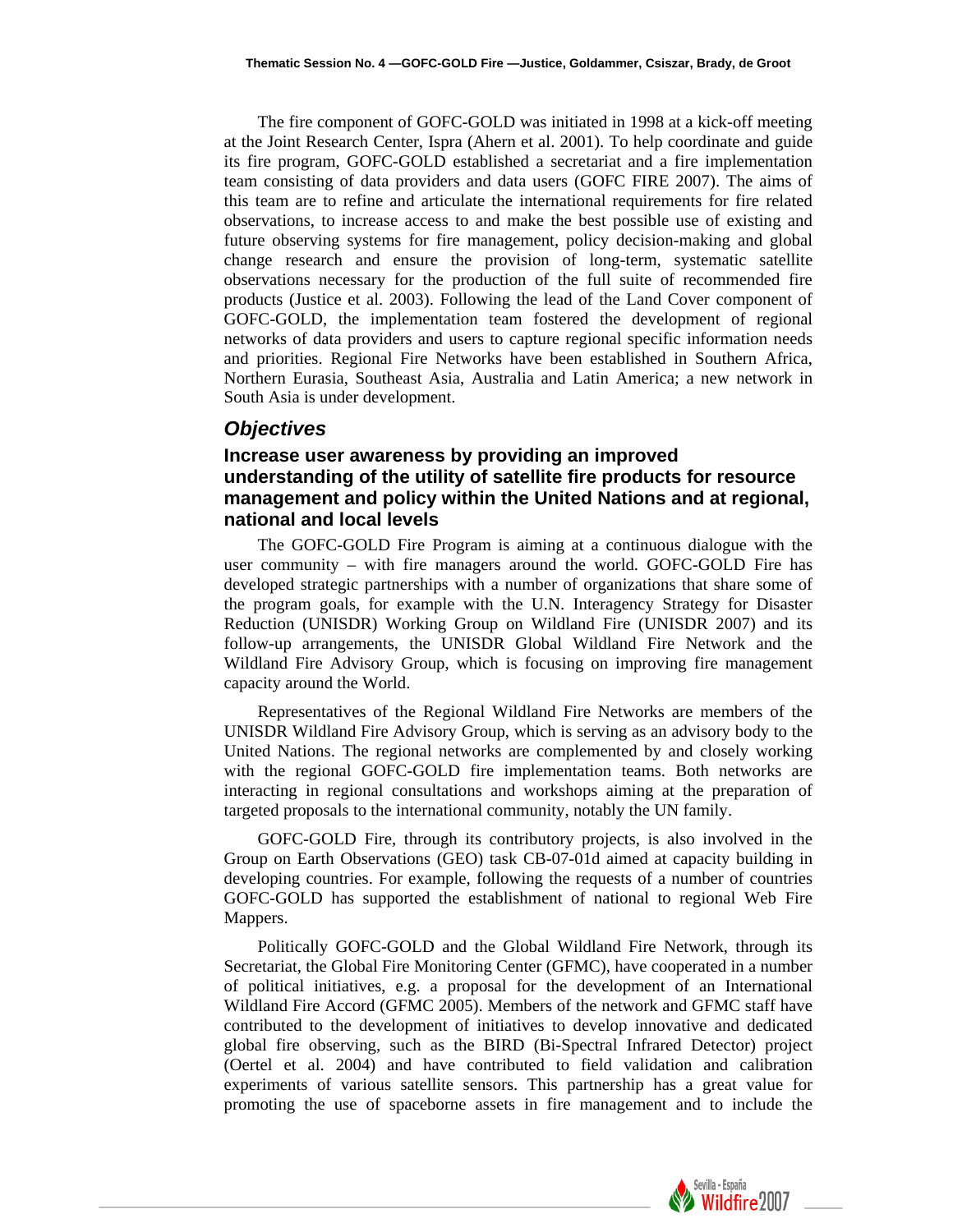experience and needs of the user community to further development of innovative fire detection and monitoring systems.

#### **Encourage the development and testing of standard methods for fire danger rating suited to different ecosystems and to enhance current fire early warning systems**

 Forest and land management agencies require an early warning system to identify critical time periods of extreme fire danger in advance of their occurrence. Early warning of these conditions will allow fire managers to implement fire prevention, detection and pre-suppression plans before fire problems begin. Remote sensing is one tool that can assist global, spatial early warning. Agencies are trying to improve and expand early warning systems that are based on traditional, groundbased data collection systems. It is imperative to augment our current ground-based approaches with remote sensing data providing new information that would be otherwise impossible or impractical to gather.

 In addition to promoting basic research in this field, GOFC-GOLD Fire is a contributor to the emerging Global Wildland Fire Early Warning System (de Groot et al., 2006). This activity is led by the Global Fire Monitoring Center and is also one of the GEO tasks (DI-06-13). Details of this activity are discussed in a separate section below.

#### **Develop an operational global geostationary fire network providing observations of active fires in near real time**

 An operational global geostationary fire monitoring network would enable monitoring of fires as they occur and capture the diurnal signature of fire activity. Currently the Imager on the US Geostationary Operational Environmental Satellites (GOES-East and GOES-West) allows for diurnal fire detection and monitoring throughout the Western Hemisphere. The European Meteosat-8 Spinning Enhanced Visible and Infrared Imager (SEVIRI) launched in 2002 provides diurnal fire monitoring capabilities in Western Europe and Africa. Sensors on board other geostationary satellites (MTSAT, FY-2 etc.) also provide the capability for fire detection.

 GOFC-GOLD Fire has had two workshops on this topic at EUMETSAT, in March 2004 and December 2006. This activity has been also a contributor to GEO task DI-06-09 on the use of virtual constellations for risk management.

#### **Establish operational polar orbiters with fire monitoring capability by providing operational moderate resolution long-term global fire products to meet user requirements and distributed ground stations providing enhanced regional products**

The polar systems having full operational status are the NOAA Polar Orbiting Environmental Satellites (POES) the EUOMETSAT Polar System (EPS), operating AVHRR (Advanced Very High Resolution Radiometer). Many of the existing national or regional operational systems for detecting active fires rely on AVHRR data downloaded from direct readout stations (GOFC FIRE 2007). NASA Moderate Resolution Imaging Spectroradiometer (MODIS), which is a research instrument, has demonstrated the value that improved spatial resolution, radiometric calibration,

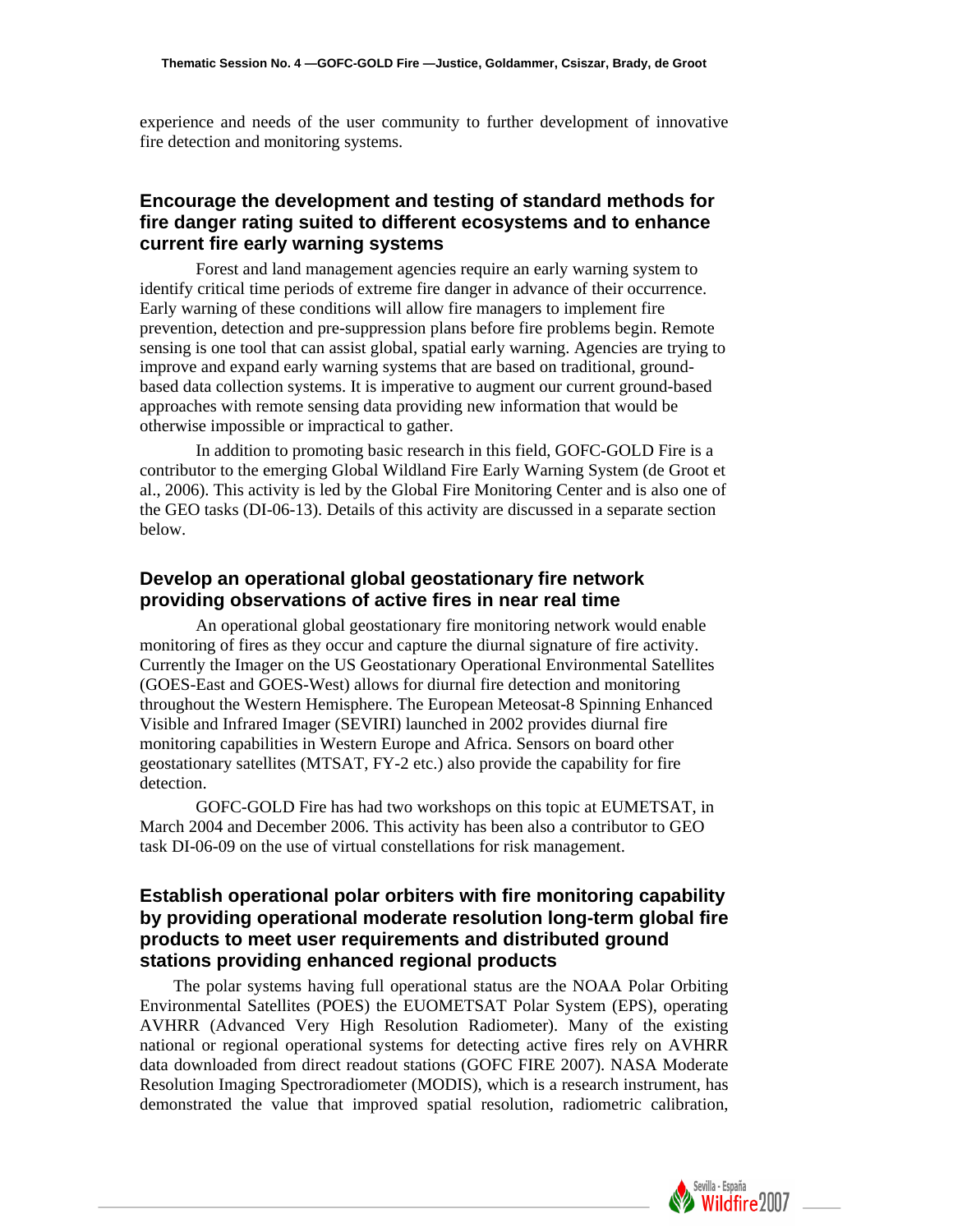geolocation accuracy, and an extended suite of spectral bands can bring to fire remote sensing (Justice et al. 2002). Data from the ESA (Advanced) Along-Track Scanning Radiometer ((A)ATSR) have been processed to produce global compilations of nighttime active fire and burn scars (Arino et al. 2005), while SPOT-VEGETATION data have been used to produce annual compilations of global burn scar. The U.S. Air Force Defense Meteorological Satellite Program (DMSP) Operational Linescan System (OLS) can detect fires at night via low light imaging in the visible wavelength region (Elvidge et al. 2001), a capability used in conjunction with data from other systems, such as AVHRR and MODIS.

GOFC-GOLD Fire is currently focusing on ensuring fire detection capabilities from future systems, such as NPP/NPOESS Visible Infrared Imagery Radiometer Suite (VIIRS) and sensors on Global Monitoring for Environment and Security (GMES) Sentinel satellites.

#### **Develop long-term fire data records by combining data from multiple satellite sources**

To generate a long-term, science quality, homogeneous fire data record, a number of issues related to inter-satellite and inter-sensor continuity need to be addressed. In this process the advancement of technology and the consequent improvement of data quality and the availability of an increasing number of sensors need to be considered. Specifics of such dynamic continuity for fire products need to be defined. A fundamental component of this process is product validation, which also allows the linkage of products from different sensors.

GOFC-GOLD Fire has been supporting the Global Climate Observing System (GCOS) and CEOS in defining requirements and capabilities for long-term fire data records and the generation of a white paper on a NASA Fire Earth System Data Record (Justice et al. 2006).

#### **Establish operational polar orbiters with fire monitoring capability by providing operational high resolution data acquisition allowing fire monitoring and post-fire assessments**

GOFC-GOLD Fire is supporting the development of new technologies for higher resolution, higher quality fire detection such as the experimental BIRD satellite developed by the German Aerospace Center DLR. Experience gained from the BIRD mission is being utilized by future systems currently in design and planning phase in various countries such as Germany, Australia, Canada and Argentina.

Continuity of a Landsat-class instrument is also essential for fire mapping and validation, including both active fires and burned areas. GOFC-GOLD Fire is supporting the efforts to coordinate data acquisition and utilization of data from various sensors, such as Terra/ASTER (Advanced Spacebrone Thermal Emission and Reflection Radiometer), and sensors on the IRS (Indian Remote Sensing) and CBERS (China-Brazil Earth Resources Satellite) platforms.

### **Enhance fire product use and access by developing operational multi-source fire and GIS data and making these available over the Internet**

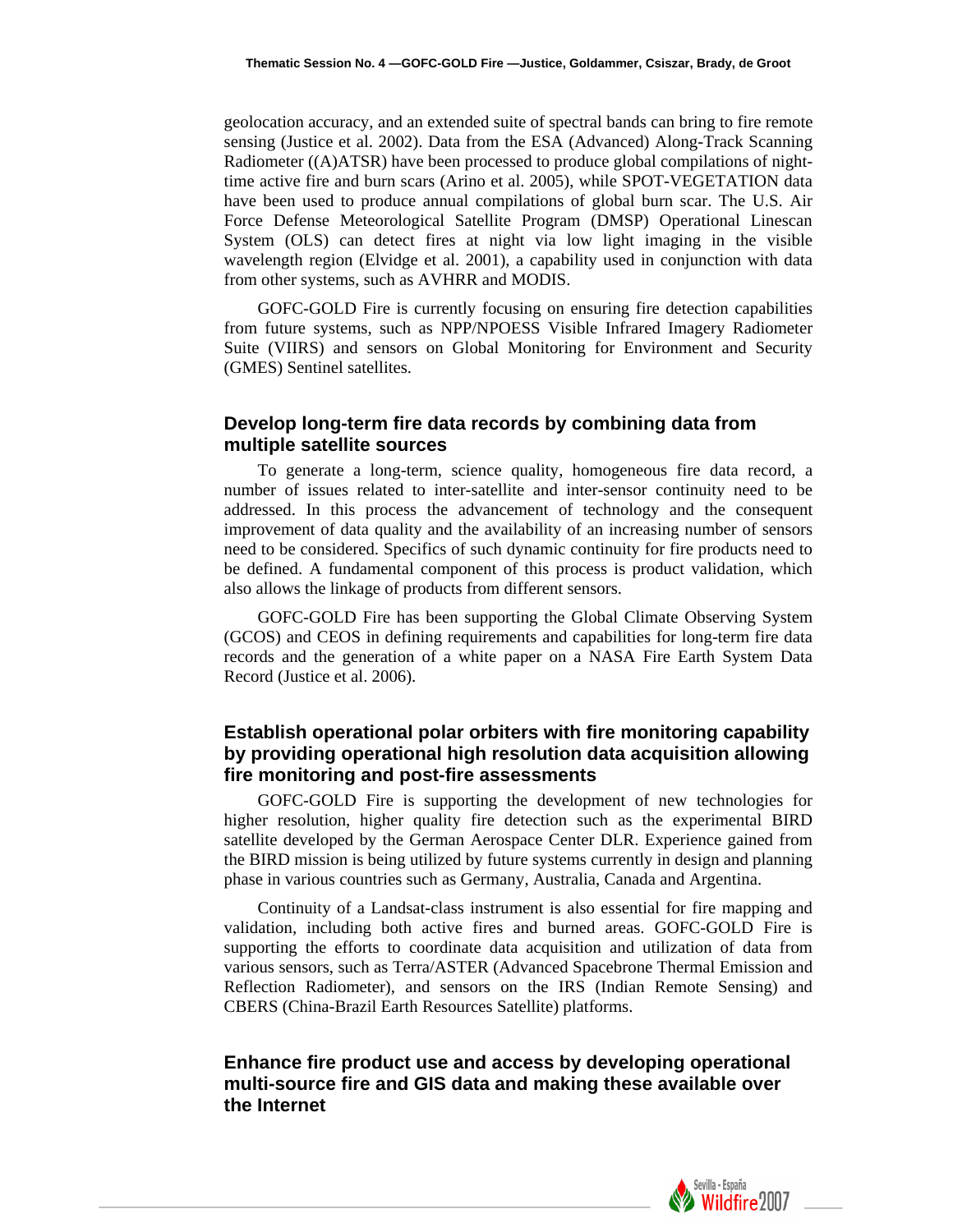A considerable investment has been made by the space agencies around the World to develop improved satellite monitoring of the planet. To maximize the societal benefit of these systems to support natural resource management and decision-making, there needs to be a continued emphasis on ensuring that the data are converted to useable information and made available in a timely fashion. This process is becoming easier with advances in web technology and improved access to broadband Internet.

Recent advances in information technology make it easier integrate remote sensing products and GIS data within web-based GIS systems to provide resource managers with information that is timely accurate, and delivered in a readily accessible format.

Technologies already exist to create interactive web maps that incorporate data from a wide range of servers (in different locations); a key obstacle to improving these maps for active fire managers, is finding suitable data that are up-to-date, accurate, readily available and consistent across regions. There are a number of regional initiatives that also serve fire data from a direct broadcast station. GOFC-GOLD Fire is coordinating regional activities and is organizing a workshop on Direct Broadcast land applications in October 2007.

#### **Establish an operational network of fire validation sites and protocols, providing accuracy assessment for operational products and a testbed for new or enhanced products**

Validation of satellite active fire products is difficult because of practical problems in collecting independent reference data that characterize the location and physical properties of actively burning fires (e.g Csiszar et al. 2006). The validation of burned area products is less sensitive to the need for simultaneous collection of independent reference data with satellite overpasses, as the surface effects of fire are persistent.

GOFC-GOLD, in coordination with CEOS Working Group on Calibration and Validation Land Product Validation subgroup is developing and promoting validation protocols (e.g. Roy et al. 2005), which are primarily based on coincident higher resolution imagery (typically 30m). Product standardization and standardization of product accuracy reporting are also of high priority.

#### **Operationally generate fire emission product suites of known accuracy providing annual and near real-time emission estimates with available input data sets**

The common approach used in land-based emission quantifications relies on a combination of satellite burned area information, modeled fuel load amounts, estimates of combustion completeness and ground and/or airborne measured emission factors. Considering the advances in burned area mapping, likely the largest persistent challenge in global emissions modeling is the spatio-temporal quantification of different fuel types available for burning (Kasischke and Penner 2004). Satellite measures of global net primary productivity adjusted by region specific available fuel maps and validated through regionally representative field measurements can provide the means to estimate fuel loads more accurately.

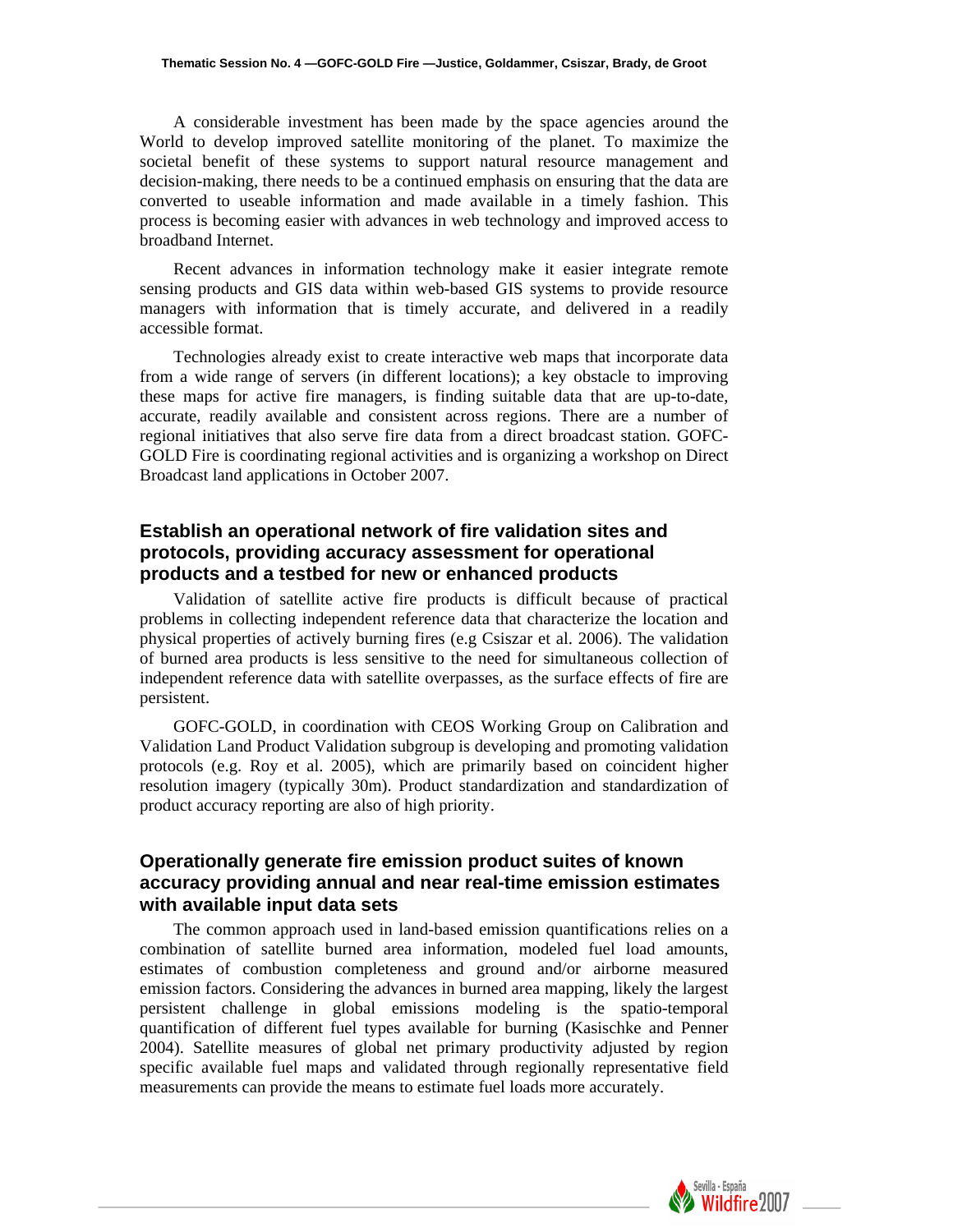Experimental satellite based measurements of the fire radiative power (FRP) may offer an important new way of directly estimating the amount of fuel consumed. GOFC-GOLD Fire fosters the evaluation of FRP and is actively promoting future sensor design to enable the continuous production of FRP.

# **Example GOFC-GOLD Fire contributions to GEOSS**  *Global Wildland Fire Early Warning System*

Earth observation data is important to forest and land (or wildland) fire management through fire monitoring and early warning programs. Several hundred million hectares of vegetation burn every year on the global landscape, and many regions have reported increasing trends in fire activity. Wildland fires occur annually in all global vegetation zones and most fire is unmonitored and undocumented. Wildland fires can have many serious negative impacts on human safety, health, regional economies, and global climate change (others cited in de Groot et al. 2006). Many fire-related problems can be avoided, or at least mitigated, if forest and land management agencies (including land owners and communities) are provided with advanced warning of critical periods of extreme fire danger. Early warning allows fire managers to implement fire prevention, detection, and pre-suppression plans before fire problems begin.

 The goal of a global early warning system for wildland fire is to provide a scientifically supported, systematic procedure for predicting and assessing international fire danger that can be applied from local to global scales. The system will support existing national fire management programs by providing longer term predictions of fire danger based on advanced numerical weather models, and it will provide a common international metric for implementing international resource sharing agreements during times of fire disaster. It will also provide early warning for countries where national systems do not exist. Because the system can be used at the local level, it can support local capacity building by providing a foundation for community-based fire management programs.

 Early warning of wildland fire is based on fire danger rating, which originates from ground-based weather information and forecast models. Early warning is enhanced with satellite data, such as hot spots for early fire detection, and with spectral data on land cover and fuel conditions. The proposed global early warning system will provide both current and forecasted fire danger information, because both are important for fire management decision-making. For example, current and forecasted fire danger products will use actual and forecasted weather data to calculate component values (Figure 1a). Overlaying current fire danger maps with hot spot data (e.g., AVHRR, MODIS) indicates areas where ongoing fires combine with high fire danger to create the greatest current priority (Figure 1b, 1c). Combining forecasted fire danger maps with hot spot data will indicate critical areas where serious fire problems will occur if current fire activity persists. Such maps of potential future fire threat can be used for advanced planning of suppression resource acquisition and deployment.

 Hot spot databases are also very valuable for calibrating early warning products to different global regions. For example, hot spot data has demonstrated robust capacity to calibrate a general fire danger code as a regional indicator of ignition potential in Southeast Asia (de Groot et al. 2005), which is used to plan daily

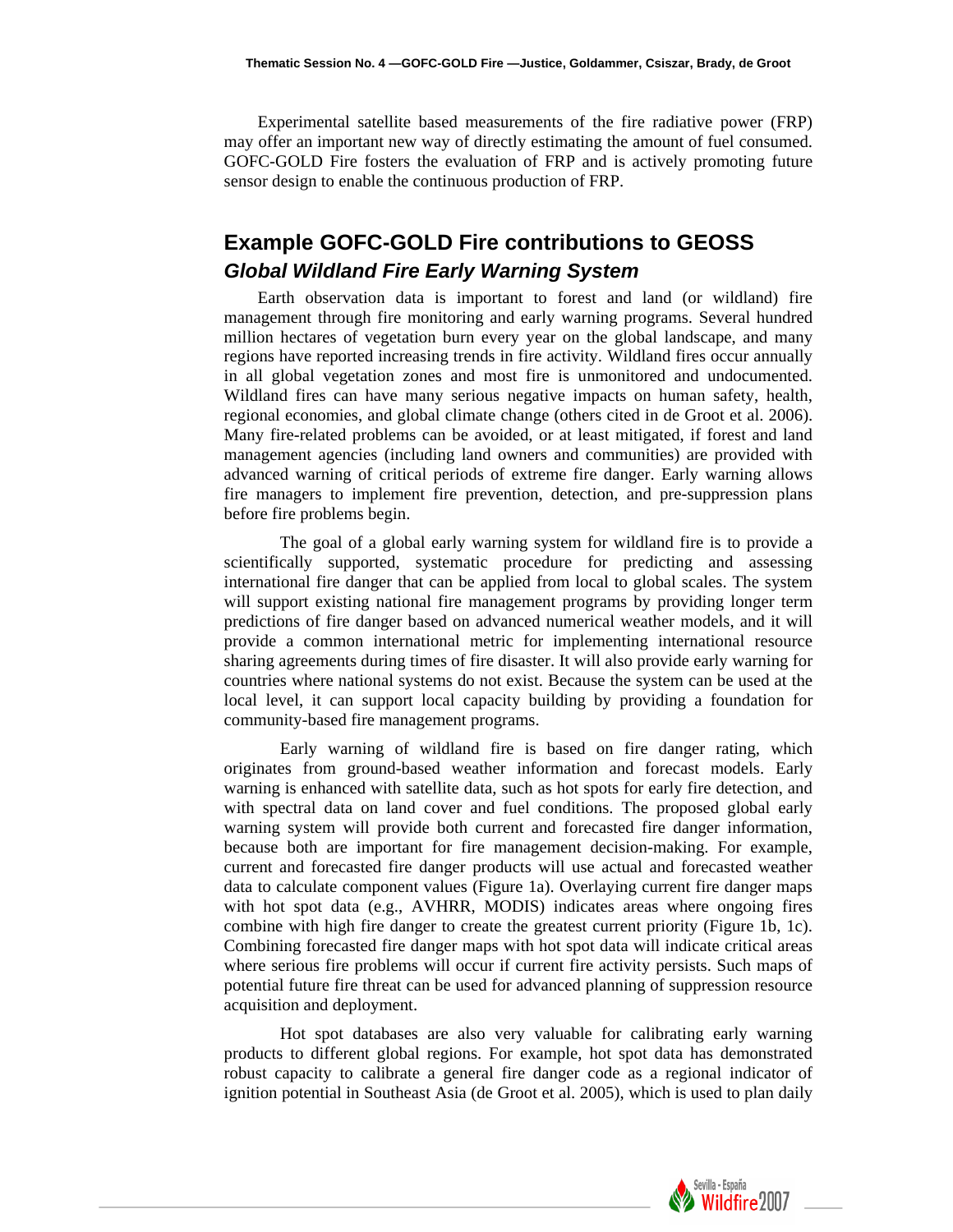fire prevention and detection activities (de Groot and Field 2004). Hot spot data is ideal for calibrating fire danger codes for large-scale early warning purposes because of its frequent global coverage (see Csiszar et al. 2005) and rapid availability.



**Figure 1**—Examples of potential early warning products, including a) global fire danger using the Drought Code (DC) component of the Canadian Forest Fire Weather Index System (van Wagner 1987); b) DC overlaid by hot spot data (red); and c) spatial fire threat as assessed by DC and hot spot density.

# *Satellite-based Fire Information for Disaster Monitoring and Management*

#### **MODIS active fire detections**

In recent years strategic fire management in Protected Areas has been enhanced by tools that integrate remote sensing and GIS data. With funding from NASA, the University of Maryland in collaboration with MODIS Rapid Response have developed a global near-real time mapping system to notify protected areas managers of fires in the area of interest. The Fire Information for Resource Management System (FIRMS 2007) uses data transmitted the MODIS instrument on board NASA's Terra and Aqua satellites. These data are processed to produce images and text files pertaining to active fire locations. These are ingested into a geo-database and disseminated to users using Web GIS (known as Web Fire Mapper), email alert and SMS/Text messages, and downloadable shape and text files of fires locations. Future developments will include the addition of the MODIS (Collection 5) burned area product.

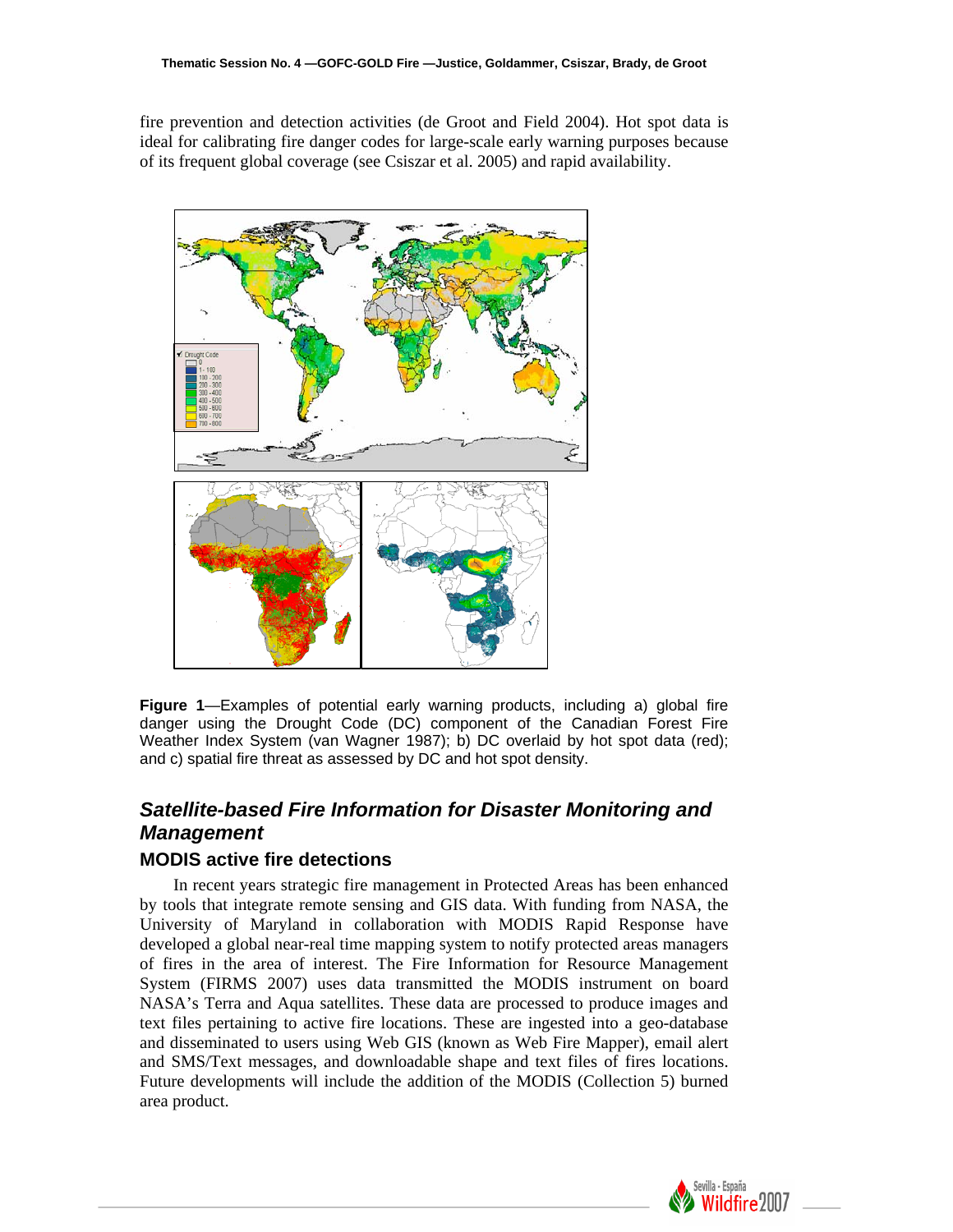Where possible, FIRMS works with regional networks to customize the Web GIS; in this way users are able to integrate fire information with local geospatial information (such as park boundaries and roads) enabling them to place MODIS active fires in their geographic context. FIRMS provides MODIS active fire data to natural resource managers, scientists and policy makers working in 38 countries. This worldwide group of users regularly accesses the system through querying the interactive map interface, downloading shape and text files. Users include the Tanzania National Parks Authority, WWF Indonesia, SERVIR in Central America and a range of scientists and natural resource managers from the Southern African Fire Network (SAFNet). NASA and University of Maryland also helped establish a fire early warning system in South Africa which distributes active fire information to a range of users including Eskom, South Africa's largest power company.

#### **DMSP Fire Detection Services**

It has been known since the early 1970's that fires can be detected at night using low light imaging data from DMSP/OLS. However, it has taken many years to develop ingest and processing capabilities to enable civil agencies use of near-real time OLS data in operational fire detection. In 1992 NOAA's National Geophysical Data Center established an archive for OLS data but was bound by a 72 hour hold on data distribution. NGDC began working on fire detection algorithms in 1994 and provided the first OLS based fire detection products in 1995. In 2000 the U.S. Air Force relaxed the hold on OLS data distribution down to 3 hours. Later that year NGDC began delivering regional OLS data in near-real time to the governments of Japan and Singapore for use in fire detection and provided software and training for OLS fire detection. In 2005 NGDC produced an integrated IDL toolkit designed for OLS fire detection, which was installed at the Indian National Remote Sensing Agency (NRSA). In 2006 NGDC rebuilt the near-real time processing and delivery system for OLS data and began to provide geolocated visible and thermal band (30 arc second) grids to subscribers. NGDC has demonstrated near-real time generation of fire detection pixels with reporting made as text files containing latitude / longitude and visible band digital number values for fires. Additional development would be required to turn this demonstration into an ongoing service.

#### **Global Fire Monitoring Center contribution**

GOFC-GOLD Fire is partnering with GFMC in its outreach to the fire data user and management communities. GFMC has been established in 1998 as a contribution of the Germany to the UNISDR (and its predecessor arrangement, the IDNDR). GFMC's global portal for wildland fire documentation, information and monitoring is publicly accessible through the Internet.

Since 2004 the GFMC is working with a number of UN and other international organizations on the preparation of an international wildland fire accord (an international agreement on cooperation in wildland fire management). The development of a strategic framework for international cooperation in wildland fire management together with the FAO, UNISDR and countries has been recommended by a ministerial meeting at the FAO in Rome, 14 March 2005, and resulted in the development of several documents that are constituting the main pillars for a "Strategy to Enhance International Cooperation in Fire Management": The Fire Management Global Assessment 2006 (FAO 2007a), the Fire Management Voluntary

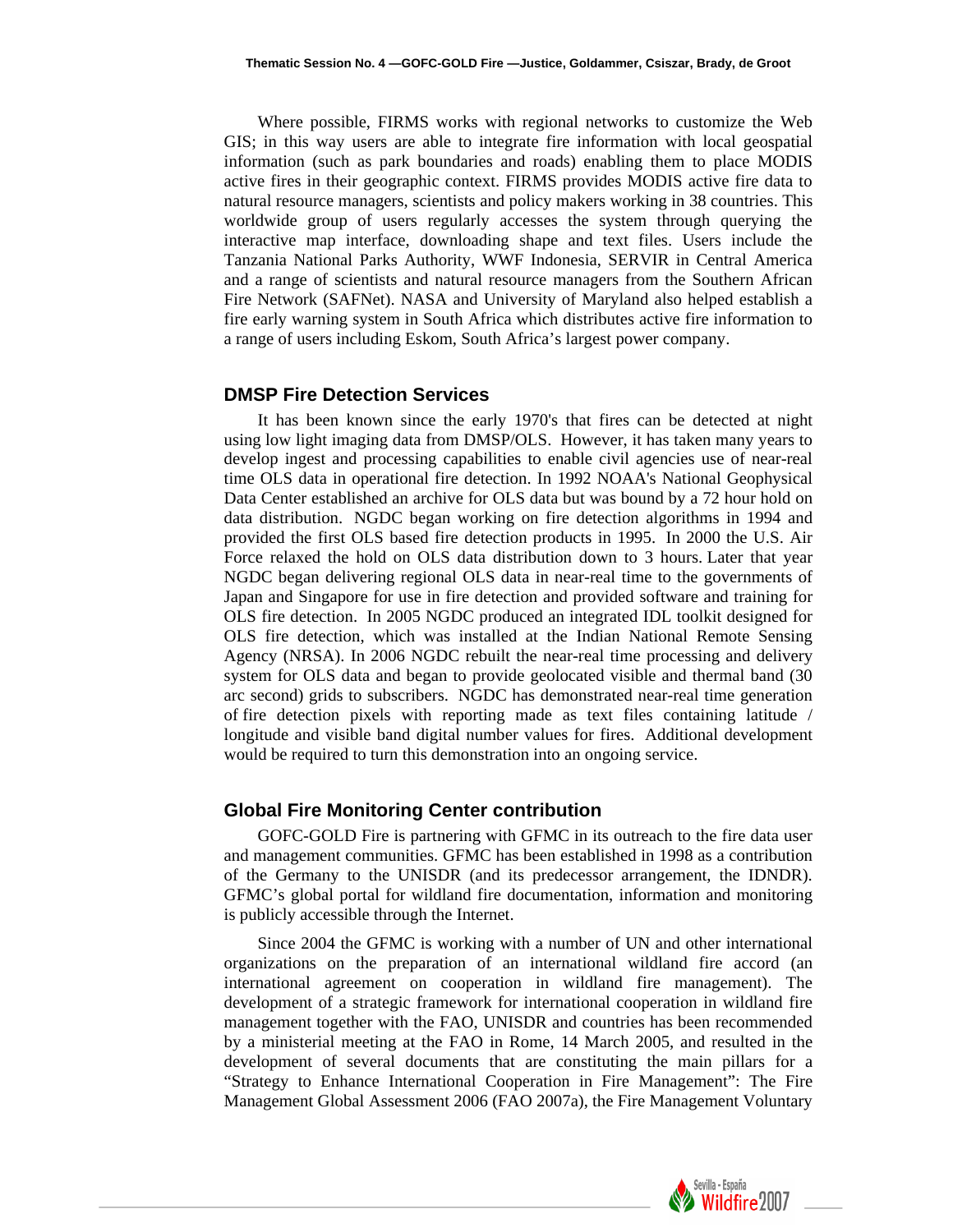Guidelines (FAO 2007b), and the Review of International Cooperation 2006 (FAO 2007c).

In 2004 two Joint UN Inter-Agency Advanced Wildland Fire Management Training Courses (one of them a "Training Course for Instructors in Community Based Forest Fire Management" financed by the FAO) were conducted by the GFMC for the SADC Region, in South Africa. The objectives of the courses aimed at training of medium- to high-level decision makers responsible for sustainable land management, forestry, agriculture, disaster management etc., to utilize existing knowledge and tools for appropriate planning and capacity building in wildland fire management. The training course objectives and procedures were coordinated with UNU-EHS and supported by UNEP-OCHA and FAO. Course participants received a certificate of attendance signed jointly by the heads of UNU-EHS and GFMC.

The GFMC aims at enlarging the cooperation with UNU-EHS. The contribution of the GFMC to UNU-EHC's mandate includes applied research for the development of concepts for capacity building in advanced wildland fire management. Depending on projects and requests the GFMC services would be able to cover:

• Methods of science and technology transfer for application in local fire management (wildland fire prevention, preparedness, suppression, rehabilitation) under different cultural, socio-economic and ecological environments

• Methods and application of people-centered fire management (Community-Based Fire Management)

• Development of national strategies and policies for wildland fire management, including legislation

• Development of standards for international cooperation in wildland fire management (common terminology, standard procedures for cooperation in wildland fire emergencies)

• Training courses for international wildland fire management specialists, including experts for assessment and intervention missions

### **Conclusion**

GOFC-GOLD was established to improve the utility of existing observing systems for science and applications and to make the case for continued and improved observations. Since the inception of the fire component of GOFC-GOLD there has been a noticeable increase in fire science as indicated by the number of peer reviewed journal articles. This has been fueled in part by a large number of extreme fire events and the resulting investment in fire science but also by the increase in the availability of satellite fire data sets.

Attention has been given by GOFC-GOLD to improving the accessibility of satellite fire data for different user communities. This in turn has been aided by the increased use of internet delivery systems. Consistent global multi-year data sets are starting to be developed and made available for the first time. For some regions of the World this presents a unique view of fire extent and frequency at a small geographic scale. This is enabling scientists to study interannual variability in global fire extent and distributions and ultimately fire regimes. Burned area products are providing improved information use in modeling trace gas and particulate emissions from

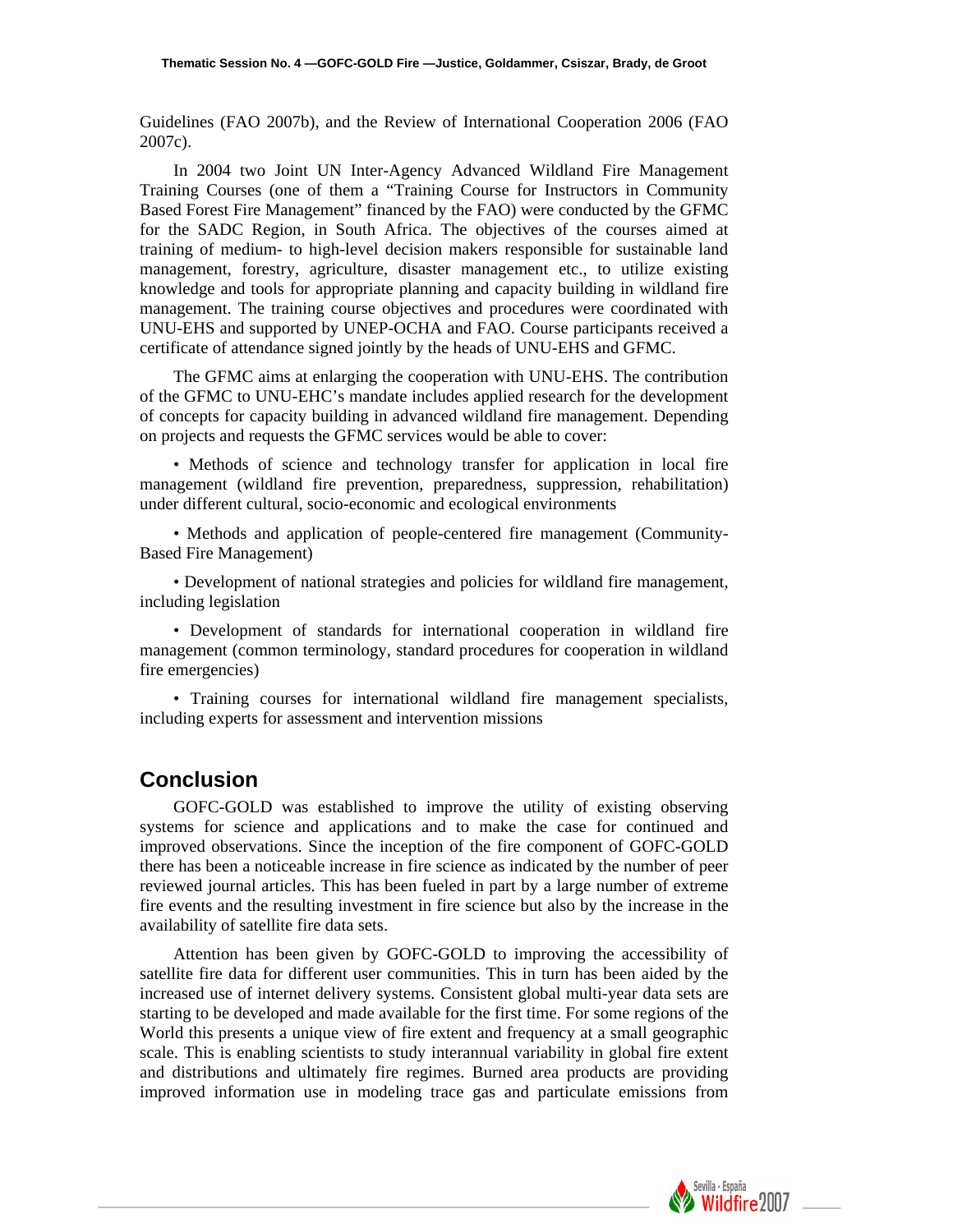biomass burning and to give comprehensive data on monthly and annual area burned. These data are currently being evaluated and validated by the GOFC-GOLD Regional networks, thereby exposing regional scientists to early versions of the products, helping to get feedback on data quality for regional and local applications and building a user community that understands the utility and limitations of the newly available data sets. With the participation of the Global Fire Monitoring Center, and the regional networks, GOFC-GOLD Fire is assembling these various data sets to complement existing national ground based and aerial records to provide a global fire assessment as a contribution the U.N.

Countries with fire problems are using these satellite data to provide strategic information for national fire management. Web fire mapping systems developed under contributory projects to GOFC/GOLD have enabled near real time access to satellite fire locations. Email alert systems working with SMS Text messaging are starting to meet the immediate and local needs of resource managers. Satellite fire images are now being shown as part of daily television weather and newspaper reports. Pictures of fires raise public awareness of fire management issues and fire hazards. However the digital divide remains and efforts need to be redoubled to meet the needs of fire data users without good internet connection.

The inclusion of satellite observations in fire early warning systems will help improve the spatial resolution of systems currently driven by weather data. Experiments with unmanned airborne vehicles (UAV's) and sensor webs are laying the ground work for improved observations of fires in support of real time tactical fire management.

Progress is being made to include fire observations as part of the next generation of geostationary and polar orbiting operational satellite monitoring although requirements of operational users are still secondary to the weather community. GOFC-GOLD is facilitating a global geostationary network of satellites monitoring the diurnal cycle of fire activity using the next generation of weather satellites. New sensor technologies are being developed and tested to improve fire detection and characterization. Development of small satellite technologies and constellation systems for fire monitoring will lead to considerable improvements in fire monitoring.

The MODIS fire program was specifically designed to not only generate high quality, global, systematic fire products but also to ensure the most efficient utilization of the information by the various user communities. The program builds on and contributes to internationally agreed procedures and protocols for data generation and distribution. GOFC-GOLD Fire also acts as a platform to facilitate communication and collaboration between the fire programs run by various agencies around the globe.

During the recent years the GOFC-GOLD Fire program has entered in its implementation stage. A number of contributory projects have now formed geographically or thematically organized networks that work in a coordinated fashion towards the goal of GOFC-GOLD Fire. The program is also a major partner of international initiatives, such GCOS, CEOS GEOSS. Strategic goals for the forthcoming years include the further integration of specific GOFC-GOLD Fire activities into the global observing systems.

A current priority is intensifying activities and cooperation in Africa. GOFC-GOLD is supporting a Pan African Regional network meeting, including a workshop

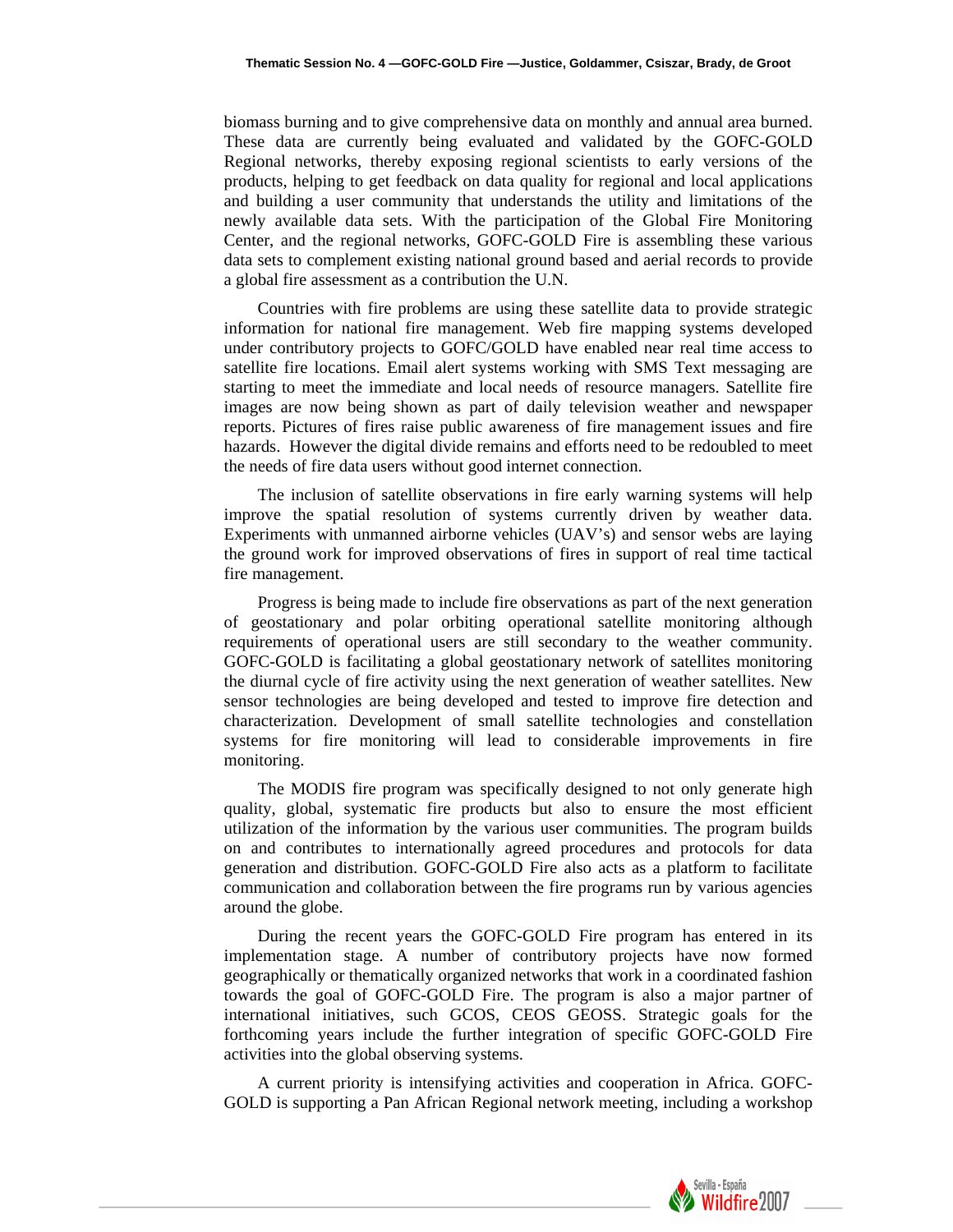on fire early warning, planned to be held in Accra, Ghana later this year. Other GOFC-GOLD Fire supported meetings in 2007 include a fire session at the  $32<sup>rd</sup>$ International Symposium on Remote Sensing of Environment (San Jose, Costa Rica), the 6<sup>th</sup> International Workshop of the EARSeL Special Interest Group on Forest Fires (Thessaloniki, Greece), a Land Direct Broadcast workshop in Mexico City, and meetings of the Latin American and Northern Eurasian regional fire networks in Argentina and Russia respectively.

All in all, good progress is being made through national programs and activities cooperating and coordinating through this international framework to put in place the integrated global earth observing system which is much needed to support both science and applications for societal benefit. GOFC-GOLD is making a real contribution to the development of GEOSS.

#### **Acknowledgment**

We acknowledge the efforts of the numerous partners within GOFC-GOLD. Special thanks go to Drs. T Lynham, E. Prins, C. Elvidge, E. Lorenz, T. Bobbe, D. Davies, D. Roy, L. Boschetti, S. Korontzi and L. Giglio for their contributions to this overview. See the GOFC-GOLD Fire website for a list of program participants and their affiliations.

### **References**

- Ahern F.; Goldammer J.G.; Justice C.O. 2001. **Global and Regional Vegetation Fire Monitoring From Space: Planning a Coordinated International Effort.** SPB Academic Publishing, The Hague, The Netherlands.
- Arino, O.; Plummer, S.; Defrenne, D. 2005. **Fire Disturbance: The Ten Years Time Series of The ATSR World Fire Atlas**, In: Proceedings of the MERIS-AATSR Symposium, ESA publication, Frascati, 26-30 September, 2005.
- Csiszar, I.; Denis, L., Giglio, L., Justice, C.O., Hewson, J. 2005. **Global fire activity from two years of MODIS data.** International Journal of Wildland Fire 14: 117-130.
- Csiszar, I.; Morisette, J.; Giglio, L. 2006. **Validation of active fire detection from moderate resolution satellite sensors: the MODIS example in Northern Eurasia.** IEEE Transactions on Geoscience and Remote Sensing , vol. 44, no. 7, 1757-1764.
- de Groot, W.J.; Field, R.D. 2004. **Southeast Asia Fire Danger Rating System Manual. Report to the Canadian International Development Agency.** Canadian Forest Service, Edmonton, Alberta. Unpubl. File Rep.
- de Groot, W.J.; Wardati ; Wang, Y. 2005. **Calibrating the Fine Fuel Moisture Code for grass ignition potential in Sumatra, Indonesia.** International Journal of Wildland Fire 14: 161-168.
- de Groot, W.J.; Goldammer, J.G.; Keenan, T.; Brady, M.A.; Lynham, T.J.; Justice, C.O.; Csiszar, I.A,; O'Loughlin, K. 2006. **Developing a global early warning system for wildland fire.** In: Viegas, D.X., editor. Proceedings of the V International Conference on Forest Fire Research; 2006, Nov. 27-30; Figueira da Foz, Portugal. Elsevier, B.V.: Amsterdam.
- Elvidge, C.D.; Nelson, I.; Hobson, V.R.; Safran, J.; Baugh, K.E. 2001. **Detection of fires at night using DMSP-OLS data.** In: Global and Regional Vegetation Fire Monitoring from Space: Planning a Coordinated International Effort. Ahern F.J.; Goldammer J.G.,; Justice, C.O. ed. SPB Academic Publishing, The Hague, The Netherlands, pp 125-144.